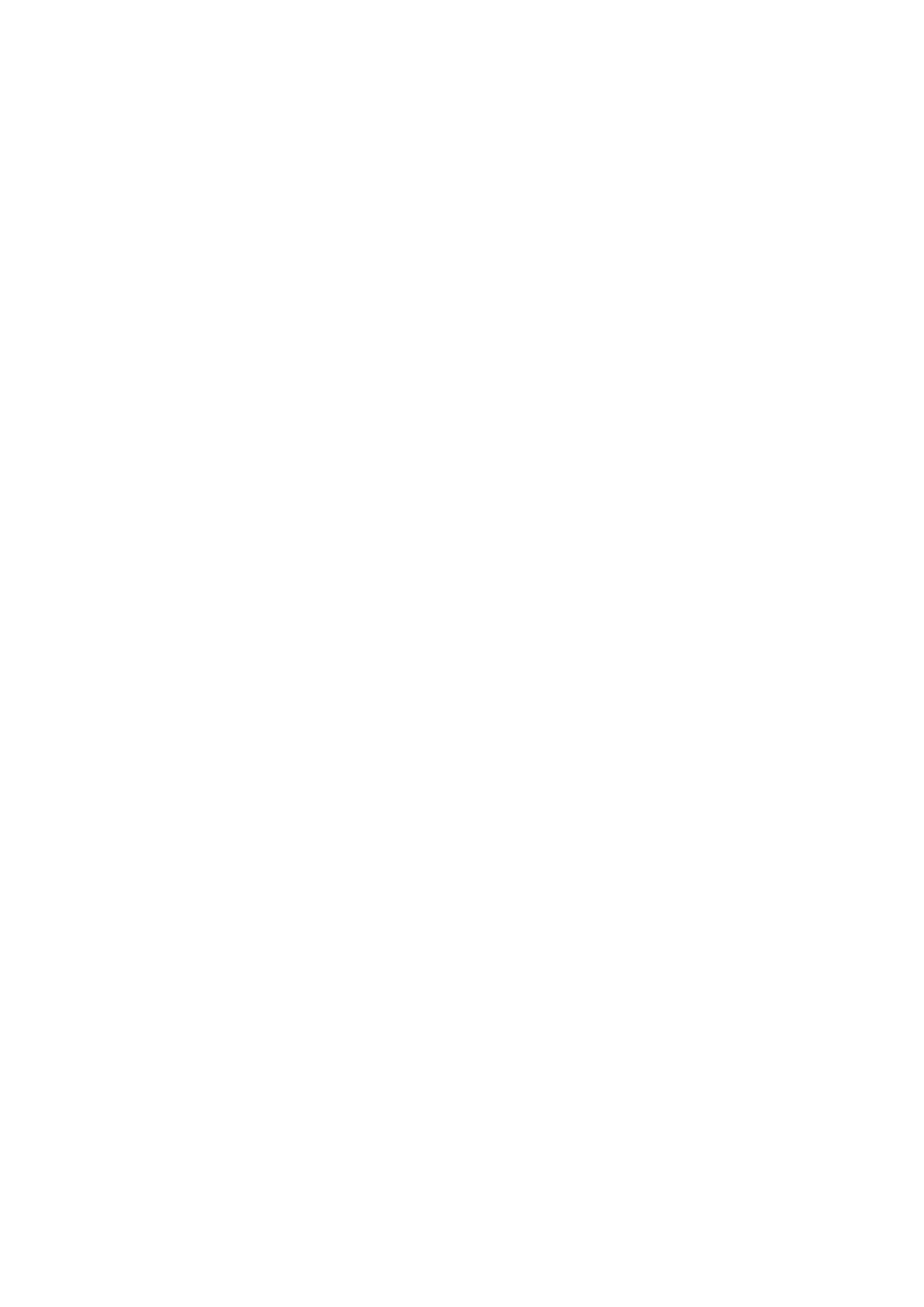and expertise of participants and professionals of the first intervention informed the development process. The team focused on identifying core elements of the intervention and designing a format consisting of a combination of individual and group sessions.

# **THEORETICAL FRAMEWORKS**

The core approach of the intervention BigMove is to enable participants to describe their functioning from their own perspective, to enable them to set their own goals regarding their functioning, and foster behaviour change both in individual and group sessions. Two theoretical frameworks, the Capability Approach (CA) and Self Determination Theory (SDT), provide the conceptual basis of the intervention. The essential elements of the intervention are grounded in the CA and the SDT. The frameworks are described below.

## **CAPABILITY APPROACH**

The Capability Approach (CA) was first developed by Sen [19] and further developed in collaboration with Nussbaum [[20](#page-8-0)]. The CA is a broad, normative framework that concentrates on people's real freedom to do the things they have reason to value and the quality of life that can be achieved when choosing between options available to them [[20\]](#page-8-0). According to Sen, a socially just society must aim to strengthen people's capabilities and provide freedom of choice to shape a dignified and meaningful life which will ultimately foster improvement in quality of life. The theory's two core concepts are *functionings* and *capabilities*. Functionings are the achievements in being and doing and capabilities are the real freedoms or opportunities to do and be what you have reason to value [\[21](#page-8-1)]. The CA also emphasizes people's ability to convert *resources* (means people have or public goods they can access) into capabilities and functionings. These are referred to as *conversion factors*, which can be internal (i.e. physical conditions, sex, skills) or external (i.e. social and environmental). Conversion factors are not fixed but are influenced by policies and personal choices [[22,](#page-8-2) [23\]](#page-8-3). Agency is an important aspect of the CA. According to Sen, an agent is someone who "acts and brings about change and whose achievements can be judged in terms of his own values and objectives" [\[21, p.64\]](#page-8-1). Agency, therefore, refers to the ability of a person to act on what they value and have reason to value, and agency achievement refers to how successful a person is in achieving their goals [\[24\]](#page-8-4). Building on the work of Sen and Nussbaum, Mitra (2018) developed the Human Development Model to make explicit the relationship between health conditions, impairments, and wellbeing, as well as the social determinants influencing them. Health conditions in the model are viewed as conditions influenced by resources, structural and personal factors. Capabilities and functionings are used in the model as metrics for wellbeing. Wellbeing is considered as a multidimensional concept in which individual choices and values are central aspects [\[25](#page-8-5)].

#### **SELF-DETERMINATION THEORY**

The Self-determination Theory (SDT), developed by Deci and Ryan, is a theoretical framework to explain human motivation**.** The theory focuses on psychological processes that promote optimal functioning and health [26].

SDT identifies three basic needs that should be fulfilled to promote behaviour change: autonomy, competence, and relatedness. Autonomy refers to the capacity to determine one's own behaviour, from personal aspirations and values. Competence refers to the feeling of being effective and having the possibility to use capacities. Relatedness refers to feelings of belonging, safety, and security. Together these needs are the basis of ongoing psychological growth, integrity, and wellbeing [\[27\]](#page-9-0). Relatedness maintains or enhances intrinsic motivation and promotes or strengthens "aspirations or life goals that ongoingly provide satisfaction of the basic needs" [26 p.263]. Increased intrinsic motivation is associated with more adaptive behavioural and better health outcomes [26, [28\]](#page-9-1). However, when these needs are not satisfactorily met, there is a negative impact on mental health functioning and performance [26].

# **ESSENTIAL ELEMENTS OF INTERVENTION BIGMOVE**

The intervention BigMove consists of basic elements that are combined to promote behaviour change, and which are described in detail below. The intervention is related to the CA as it aims to improve functioning and capabilities, in which individual choice and values are central aspects. The elements of the intervention are designed to enhance participants' articulation of their personal choices and values, which also aligns with the basic need for autonomy as defined by SDT and is reflected in the setting of goals based on one's own aspirations and values.

The elements also foster the two other basic needs defined by SDT: competences and the sense of relatedness of participants. Competences are increased through physical activity, the sharing of knowledge in groups sessions and in individual cognitive behavioural therapy sessions. Participants' 'sense of relatedness' is strengthened by the social support of the group. Ultimately, the combination of all essential elements in the intervention improves functioning and capabilities and enables participants to fulfil their basic needs leading to "the realisation of the best within us by focusing on what matters most" [[29](#page-9-2)].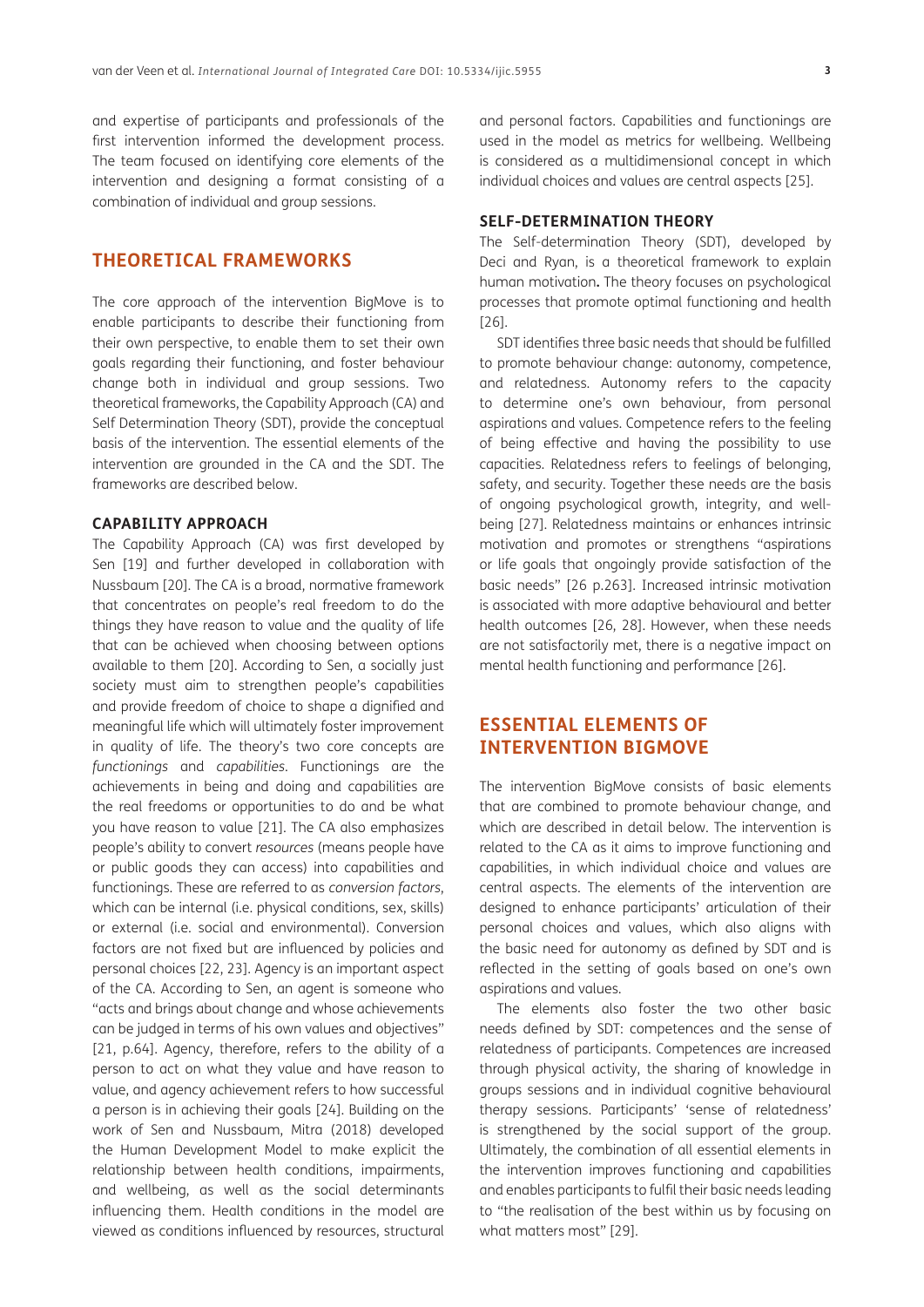# **THE INTERNATIONAL CLASSIFICATION OF FUNCTIONING, DISABILITY AND HEALTH (ICF) AS A BASIS FOR MOTIVATIONAL INTERVIEWING AND GOAL SETTING**

In line with the CA and the SDT, participants in the intervention are invited to set their own goals regarding their functioning, using the ICF as a basis. The ICF is both a theoretical framework and a classification for organising and documenting functioning and disability. Within the framework, the classification consists of more than 1500 categories over three domains (functions, activities and participation) and two contextual domains (external and personal factors) influencing functioning. The use of the ICF can reveal the impact of health conditions on people's daily functioning and how people manage their health status. It provides a common, international language to measure and compare health information on people's functioning from a broad biopsychosocial perspective [[30](#page-9-3)].

It is important to note that functioning is defined differently in the two frameworks. In the ICF, functioning (written in singular) captures all domains of life (body functions and structures, activities and participation) and take into account contextual factors influencing functioning, whereas in the CA functionings (written in plural) refer to achievements in being and doing that people have reason to value [\[31\]](#page-9-4). In the intervention, functioning (written in singular, as it primarily refers to the ICF) is used in both ways, as participants describe their functioning in ICF terms and express on how they value their functioning by assigning subjective labels to ICF categories, in line with the CA.

Professionals involved in the intervention are trained in motivational interviewing to support participants to describe how they perceive their functioning across all domains. Motivational interviewing was first described by Miller [[32](#page-9-5)]. As a tool for health coaching, motivational interviewing is effective in chronic care management and leads to increased self-efficacy, patient activation and perceived health status [[33](#page-9-6)]. Markland et al. state that motivational interviewing provides social-environmental facilitating factors as described in the SDT and that "motivational interviewing impacts on perceptions of support for autonomy, competence, and relatedness; actual satisfaction of these needs; autonomous motivation for change; and subsequently on behaviour change and maintenance" [[34, p. 826\]](#page-9-7).

Professionals also support the participants to set their goals related to their functioning. Setting and achieving personal goals has a strong motivational effect. It increases the perception of competence and confidence that future goals can be achieved [[35\]](#page-9-8). People who participate in determining the strategy to achieve goals perform better and have higher scores on self-efficacy than those who do not [[36\]](#page-9-9). Internalisation of goals is also recognised as an important condition for actually achieving them [\[37\]](#page-9-10).

### **COGNITIVE BEHAVIOURAL THERAPY**

In the intervention, the therapist aims to provide insights into the participant's thought and behaviour patterns and guide participants in creating new habits. These insights are revealed through reflection on how the participant's thoughts and behaviour are related to their actions and experiences in life and specifically in the group sessions. Cognitive behavioural therapy (CBT) is a widely used and studied form of psychotherapy. It combines cognitive, behavioural and emotion-focused techniques. A review of meta-analyses found that the evidence-base for the use of CBT to manage a wide variety of psychological symptoms is very robust [[38\]](#page-9-11). In CBT, patients formulate hypotheses based on "their beliefs (theories) about the world, themselves, and their future" [[39, p.200\]](#page-9-12). CBT focuses on changing unhelpful thoughts and beliefs to "increase perceived ability of coping, reduce perceptions of personal vulnerability, and reduce emotional distress" [[39, p.200\]](#page-9-12). An active coping strategy positively influences mental health and will help to manage depressive symptoms [[40\]](#page-9-13). If people can develop successful coping strategies, mental health is improved, depressive symptoms are easier to manage, and limitations have less impact on the quality of life [[40](#page-9-13), 41]. Therapists who focus on the autonomous motivation for change and use CBT techniques facilitate greater and more sustainable change [[42](#page-9-14)]. Professionals applying the intervention are trained to explore participants own motivation for change.

#### **ENJOYMENT AND SUPPORT OF THE GROUP**

The intervention's group activities include elements of 'play' in order to foster joy. One of the basic capabilities, according to Nussbaum, is being able to laugh, play and enjoy recreational activities [43]. Enjoyment is also an essential motivator for a lasting lifestyle change and associated positive health effects [[44](#page-9-15), [45\]](#page-9-16).

Social support from the group is another important element of the intervention, as group work can be enjoyable, improve motivation and strengthen perseverance to complete the intervention [46, [47\]](#page-9-17). Low motivation is one of the main reasons people with mental health conditions do not take up and adhere to physical activity. Social support positively influences emotions, wellbeing and coping with stress [\[48](#page-9-18)]. Also, inadequate social and emotional support has a detrimental influence on all health-related quality of life domains [[49\]](#page-9-19).

# **PHYSICAL ACTIVITY TO FOSTER PHYSICAL AND MENTAL WELL-BEING**

Physical activity is a central element of the group sessions in the intervention. It aims to improve physical and mental functioning and to stimulate social interaction. Research indicates that patients with chronic conditions feel and function better with greater levels of exercise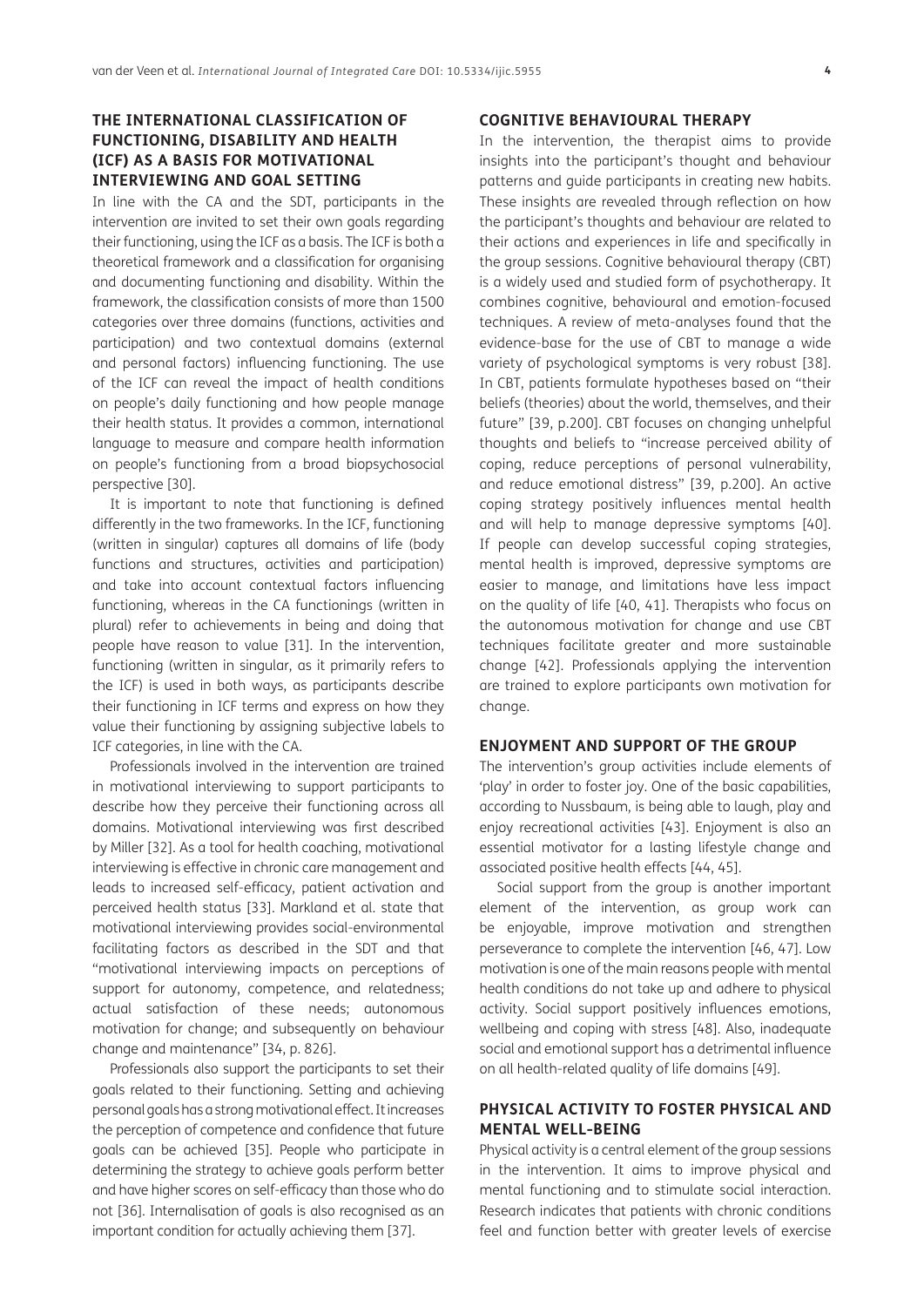[\[50\]](#page-9-20) and physical activity improves self-rated health and quality of life [51, [52](#page-10-0)]. Physical activity interventions that aim to improve mental health conditions also positively impact the symptoms of mental health conditions [[52\]](#page-10-0). Furthermore, physical activity can be an intrinsic or extrinsic motivator for behaviour change and therefore in itself can become a motivational element of an intervention [\[53\]](#page-10-1). Physical activity as part of the intervention improves functioning and leads to increased motivation, as described in the SDT, resulting in better health outcomes.

#### **COMPLEX DYNAMIC COACHING**

Professionals are trained to foster the process of strengthening people's functioning and capabilities. As the intervention is dynamic and considers the diversity and complexity of people's lives, professionals are trained to address this dynamic complexity throughout the intervention. Therefore, the coaching of professionals is referred to as complex dynamic coaching. Professionals applying the intervention are taught how to create new experiences and interactions in the group sessions through combining the essential elements that in turn lead to an expansion of the behavioural repertoire of the participants.

The coaching focuses on enhancing knowledge, competences and attitudes; providing new challenges; receiving and acting on feedback; developing social support within the group; physical activities; and experiencing enjoyment. The participants set group goals to enhance the social cohesion of the group. The coaching resembles the theory of nonlinear pedagogy (NLP). Essential elements of NLP are "a variety of modified games, the freedom to choose, an emphasis on exploration and problem-solving" [[54, p. 29\]](#page-10-2). The approach refrains from judgment or give instructions on how to act. Research indicates that NLP facilitates the improvement of the basic needs of SDT; perceived competence, autonomy, and relatedness. Improvement of the basic needs of SDT might in turn lead to improvement of intrinsic motivation and enjoyment during practice [[53\]](#page-10-1). The training for coaches was also developed by the multidisciplinary team that developed the intervention.

# **IMPLEMENTATION OF THE CARE PRACTICE**

#### **TARGET GROUP**

Potential participants of the intervention are patients with a combination of physical and mental health conditions. People with combined physical and mental health conditions typically visit their general practitioner frequently. They often exhibit unhealthy lifestyle behaviours. Usually, various other health care professionals and social care workers are involved in their care.

# **INCLUSION AND EXCLUSION CRITERIA**

Inclusion and exclusion criteria for referral to the intervention are:

| <b>INCLUSION</b> |                         | <b>EXCLUSION</b> |                         |
|------------------|-------------------------|------------------|-------------------------|
|                  | 18 years and older      |                  | Behaviour that disrupts |
|                  | Presence of a mental    |                  | group processes:        |
|                  | health condition (such  |                  | threats, aggression,    |
|                  | as mood, anxiety,       |                  | impulse control         |
|                  | hehavioural or          |                  | disorder, severe        |
|                  | somatisation disorders) |                  | contact disorder etc.   |
|                  | in combination with     |                  | Psychotic state         |
|                  | somatic and social      |                  | (e.g. delusions,        |
|                  | conditions              |                  | hallucinations)         |
|                  | Conditions have a       |                  | Criminal behaviour      |
|                  | profound impact on      |                  | related to the          |
|                  | functioning in multiple |                  | psychiatric disorder.   |
|                  | areas of life.          |                  | Physically unable       |
|                  | Physically capable of   |                  | to participate in the   |
|                  | participating in the    |                  | intervention.           |
|                  | intervention.           |                  |                         |

People without a permanent residence or insurance are not specifically excluded from the intervention, however they are seldom referred.

#### **SETTING**

The intervention is organized in the community or neighbourhood of the participants, thus offering the possibility to engage in local activities and the continuation of support of the group once the intervention is completed. Over 25 locations in the Netherlands have implemented the intervention in neighbourhood settings with local professionals. The location of the group intervention varies, most commonly a gym in a physical therapy centre, a school sports hall, or community centre. Groups also sometimes use the local outdoor settings.

#### **TRAINING FOR PROFESSIONALS**

The intervention staff involved at each location consists of two mental healthcare professionals (healthcare psychologist and a clinical psychologist/psychiatrist) and two BigMove professionals, mostly physical therapists. The staff is trained during a three-day training. The training aims to change perspectives on treating physical and mental health conditions. The training develops individual and groups coaching competences, knowledge about the structure and implementation of the intervention, and the specific tasks of each professional in the interdisciplinary care team. During the intervention, all professionals can consult the coordination team for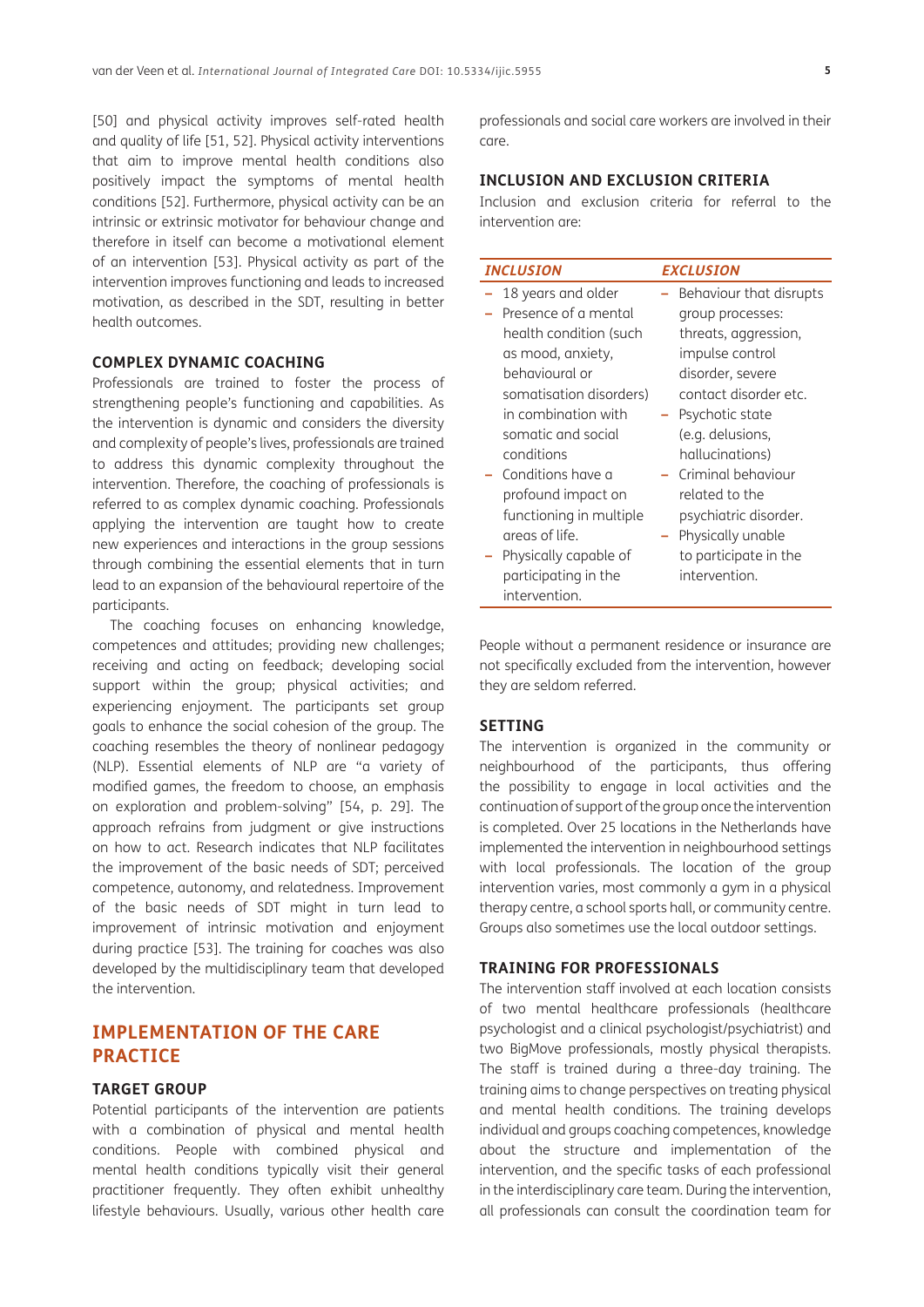support. As a follow-up to the training, there are regular opportunities for continuous education and on-the-job coaching. Before the start of the intervention the general practitioners in the local community are informed about which patients are suitable for referral to the intervention.

#### **MATERIALS**

Several materials were developed to support the implementation of the intervention.

- **–** An e-health application based on the ICF for registration of functioning and setting of goals; the app is installed on an iPad and used by professionals together with participants.
- **–** Training materials for professionals.
- **–** A leaflet with information for participants and referring health care professionals.

The materials are drawn up in Dutch and are accessible to all professionals who implement the intervention.

# **STRUCTURE OF THE INTERVENTION**

The intervention consists of individual and group components with a total duration of approximately six

months. Each group is composed a priori and consists of 12 to 15 participants. Two BigMove professionals lead the group sessions. Individual sessions are scheduled with one BigMove professional, each participant is assigned to a BigMove professional before the start of the intervention.

# **PATIENT CASE**

The following patient case illustrates the experience of participating in the intervention.

"I've been suffering from an anxiety disorder for quite some time, and I've had several therapies. At the beginning of 2014, I had a difficult period again. When I went to the doctor with my complaints, he advised me to go to BigMove. He had good experiences with this intervention. It seemed like a nice trajectory because I could get in touch with my feelings in a different way. I already had had a lot of conversational therapies in a one-on-one setting. BigMove looked very different in terms of content. I love sports and exercise. That's why it appealed to me.

I liked the group, the group dynamics, the

#### **INDIVIDUAL SESSIONS GROUP SESSIONS**

- **Intake** by the healthcare psychologist and the clinical psychologist or psychiatrist for the determination of a psychiatric diagnosis and the preparation of the treatment plan together with the patient (shared decision-making). Feedback to the referee about inclusion or exclusion criteria of the intervention
- **• First session with the BigMove professional.**  Assessment of functioning and setting of goals.
- **Three to ten individual sessions with healthcare psychologist for** cognitive behaviour therapy
- **• Two to five individual sessions with the BigMove professional** to discuss individual progress. Previous goals are assessed and adjusted where necessary.
- **Interdisciplinary consultation:** Two to four consultations during the intervention between the participant, healthcare psychologist, the clinical psychologist/psychiatrist and the BigMove professional.
- Final evaluation with the healthcare psychologist. -Evaluation with the participant. In addition, the patient is assessed by the clinical psychologist or psychiatrist.

**Fifteen group meetings** of one-and-a-half hours per week. The BigMove professionals use Complex Dynamic Coaching (CDC) in the group sessions.

The content of the group sessions is not predefined but follows the group preferences and process of the group. The group can request guest sessions, for example, with a nutritionist or a yoga teacher. The process and sequence of the sessions are the same, but the form can be different every time to provide new challenges.

- **–** *Group session 1: start the group process, define group goals and discuss group rules*
- **–** *Group sessions 2-5: focus on awareness, motivation and trust.*
- **–** *Group session 6: intermediate evaluation and possible adjustment of group goals.*
- **–** *Group session 7-11: focus on participation and social support, building relationships, inviting a participant's close relative or friend to a group meeting, and helping others.*
- **–** *Group session 12: intermediate evaluation and possible adjustment of group goals.*
- **–** *Group session 13-14: focus on motivation, perseverance, and continuity of activities; trying out various activities in the neighbourhood and committing to one of these activities*
- **–** *Group session 15: end meeting and evaluation*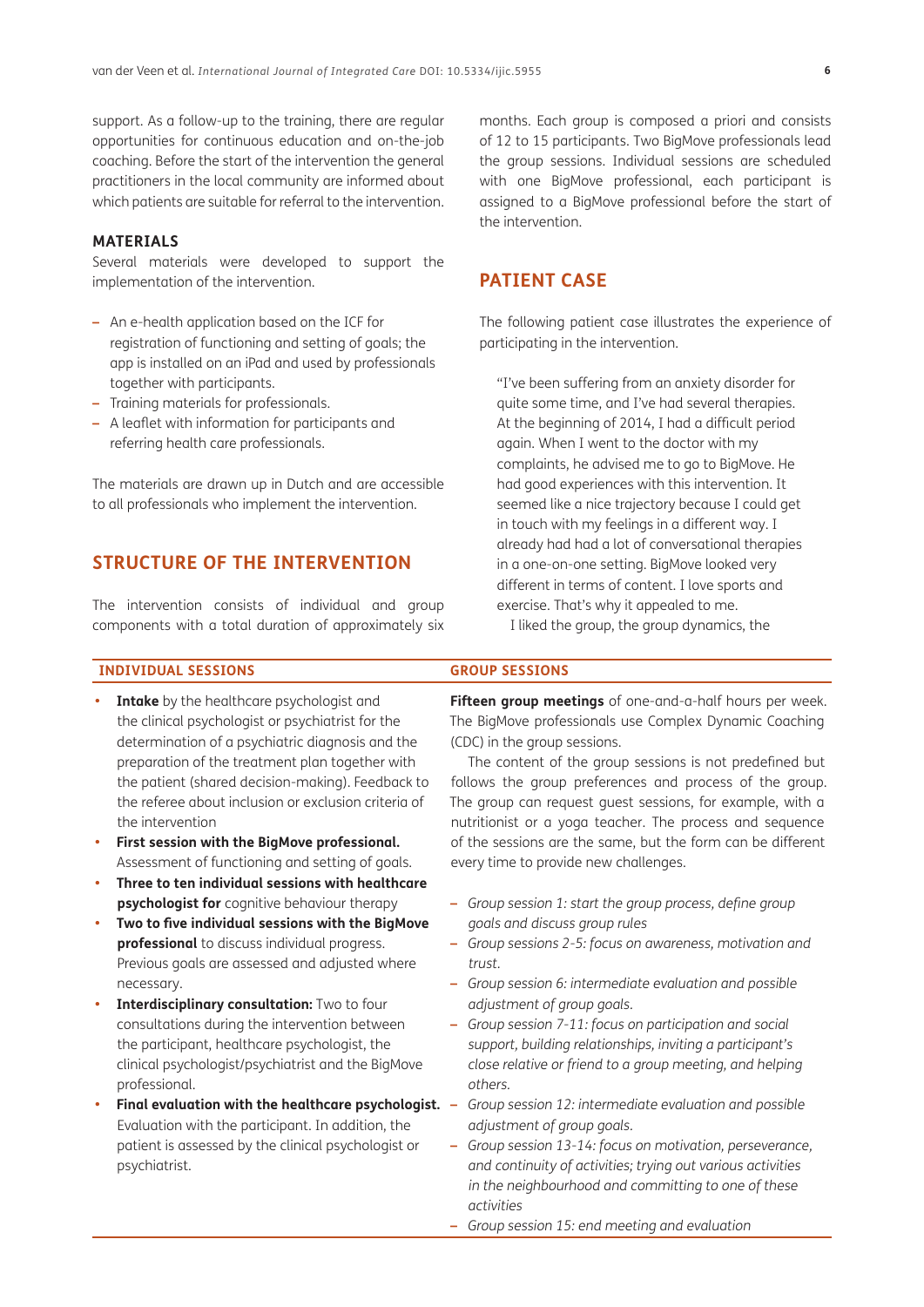'we' feeling, a feeling of belonging. That worked well for me. The conversations with the BigMove healthcare psychologist were also useful. They were often about the group meetings and the things I experienced in them. They brought me closer to myself.

I learned a lot about an exercise in which I had to cross my boundaries. It turned out that I was able to do that really well. It strengthened my self-confidence. I discovered that I am physically and sensitively balanced. My peers confirmed me in this. Their reaction did a lot to me; I had always thought the opposite about myself.

Being in motion has released good signals in my head. If your psyche doesn't function properly anymore, you can feel it in your body. With me it was and still is high breathing in my throat, sore shoulders and headaches.'

I've learned that these signals tell me I'm crossing my boundaries. I have to take good care of myself. For me this means, for example, meditating, no alcohol and keep up running, even though I don't feel like it!

Before BigMove, I especially saw myself as someone with an anxiety disorder. Through BigMove, I've experienced that I'm so much more than that. I know now that I have a strong capacity for empathy and that I'm a go-getter. I'm optimistic and I want to make something of my life. I take initiative and I'm an inspiration to others. That's why I started studying Lifestyle Coaching. I want to help people from my own experience.

I got a helicopter view at BigMove. Ah, this is happening inside me. That gave me insight!"

# **DISCUSSION**

People with physical and mental health conditions need and deserve better care. The current single, diseaseoriented approach often fails to be effective or efficient and is increasingly recognised as inappropriate for the management of (multiple) chronic conditions. The intervention BigMove, as a group -based intervention for people with physical and mental health conditions, shows how integrated care can be organised to strengthen people's functioning and capabilities. It was initiated in 2011 and applied in more than 25 locations in the Netherlands.

The intervention has a strong theoretical foundation. Two theoretical frameworks, the CA and SDT, formed the bases of the development process and design of the intervention and are reflected in the essential elements of the intervention. The CA addresses the importance of aligning care with the personal values and aspirations of participants. SDT expresses the importance of fostering motivation through the three basic needs: autonomy, competence, and relatedness. These needs are reflected in all components of the intervention.

The intervention focuses on strengthening participants capabilities and intrinsic motivation for change, which is in line with findings of a recent review on conceptualisations of person-centred care that concludes that "personcentred healthcare must value the social network of each patient, promote quality of life and personal goals, not only health status improvement" [\[55, p.2\]](#page-10-3). A recent study on complex interventions recommends that elements of biological, psychological, social, cognitive behavioural, and environmental support should be considered when constructing such interventions [\[56\]](#page-10-4). These domains are all reflected in the intervention BigMove.

In the intervention, multiple professionals collaborate and align the sessions according to goals set both by individuals and by the group. Although all elements are considered essential to positively influence functioning, support of the group is perhaps the most fundamental aspect that helps participants complete the intervention. Indeed, many participants continue to support each other after the intervention. The setting of the intervention is also important. The intervention is organized in the local environment of the participants, which offers the possibility to engage in local activities and the continuation of group support once the intervention is completed. The collaboration of multiple professionals (mental health care professionals, physical therapists, and general practitioners) provides a basis to improve the coordination of care and long-term health outcomes. In 2015, the intervention was included in the national mental health standard of health promotion for people with severe mental health conditions. The standard was developed by a working group with representatives of patients, healthcare professionals and researchers, in which they jointly identify good care examples [\[57\]](#page-10-5).

The complexity of the intervention can influence implementation. All professionals involved need to be well informed and trained to carry out the intervention. The design of the intervention requires that professionals adopt a new approach in their delivery of care, both in their attitude and in the application of all elements combined. In their attitude, they should focus on stimulating functioning and capabilities. Moreover, they should understand the rationale and use of each element in the intervention. This requires both the ability to execute each element and the ability to combine them. The training requires time investment of the professionals who will execute the intervention. Also, general practitioners need to be informed which patients can benefit from and meet the inclusion criteria of the intervention.

To date, there is still limited evidence about the effectiveness of interventions for people with both physical and mental health conditions. Research has been mostly limited to interventions for physical comorbidities. Group-based interventions that aim to improve overall